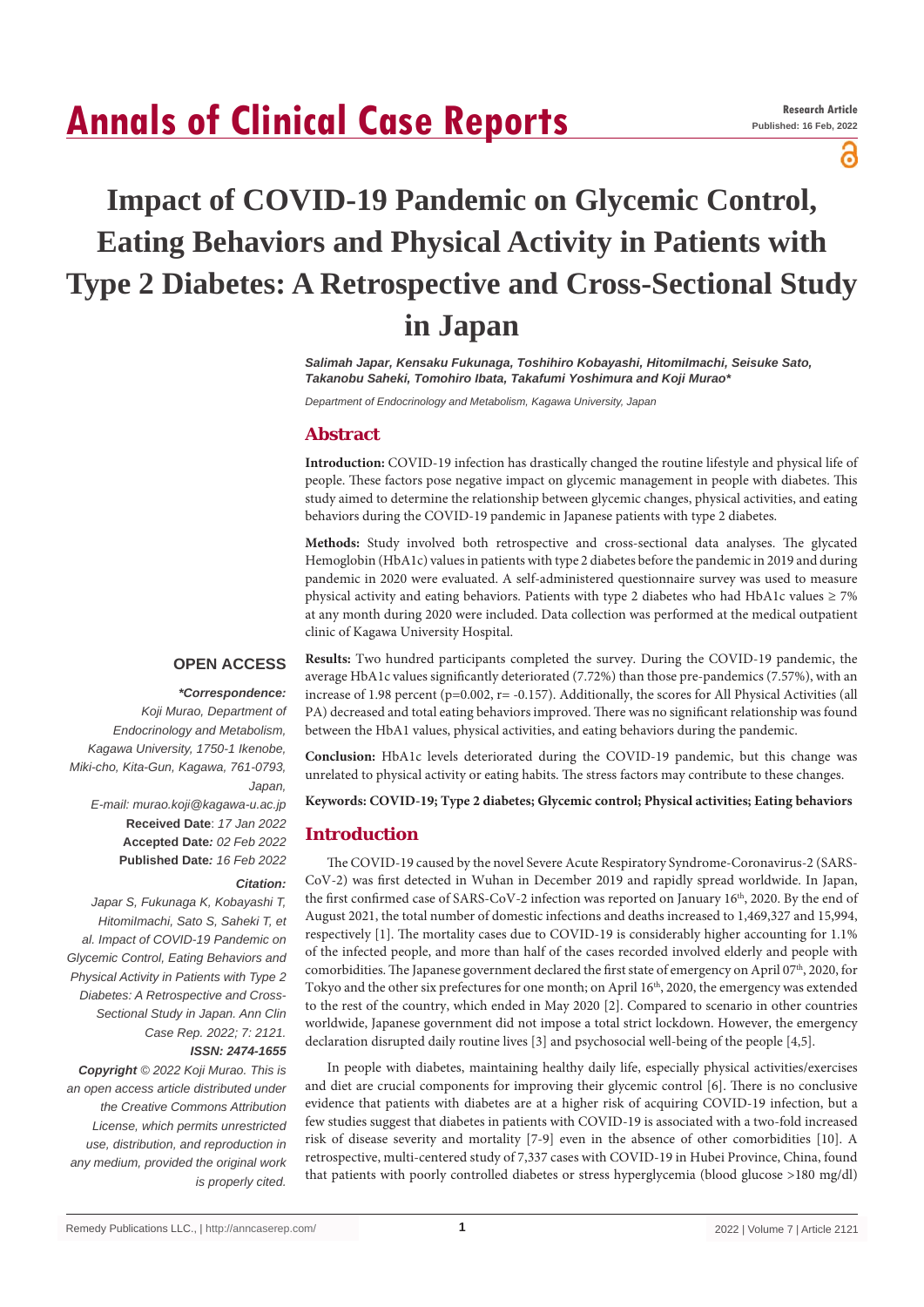have a significantly higher risk of severe COVID-19 and increased mortality than the patients with well-controlled blood glucose (blood glucose <180 mg/dl) [8].

In the present study, during routine outpatient assessment of patients with diabetes at Kagawa University Hospital, located in Kagawa Prefecture, we observed an increasing trend of glycated hemoglobin (HbA1c) values in 2020 than those in 2019. To the best of our knowledge, there are limited studies in Japan investigating glycemic changes before and during the COVID-19 pandemic. A retrospective study conducted at the Tohoku Medical and Pharmaceutical University Hospital, Sendai, reported that HbA1c values significantly increased after the emergency was declared [11]. However, the factors of physical activity and diet were not included in this study. Therefore, in the present study, we aimed to evaluate whether there were any significant changes in HbA1c values before (2019) and during (2020) the pandemic. Additionally, we also examined that whether Physical Activities (PA) and eating behaviors relate to higher HbA1c values during the pandemic in 2020.

## **Materials and Methods**

#### **Study design and participants**

This was a retrospective, observational, cross-sectional study. Data were collected in two stages: Stage 1 involved retrieving and analyzing data from the hospital's patient information system, and stage 2 involved the patients' survey. Patients analyzed at stage 1 were then followed up for a survey at stage 2 during their hospital visits between November 2020 and January 2021. This was a single-center study conducted at the medical outpatient clinic of the Department of Endocrinology and Metabolism at Kagawa University Hospital in Kagawa Prefecture.

We included all patients who meet the following inclusion criteria; patients with type 2 diabetes, aged  $\geq$  18 years, on regular consultations (in every 1 to 2 months) in 2020 with HbA1c values  $\ge$ 7% in any month in 2020. In a month, the average number of type 2 diabetes patients with HbA1c values  $\geq$  7% is approximately 81, thus 230 of patients were randomly selected for this study. We excluded patients with a history of hospitalization during the study period, and those who refused to complete the questionnaire.

#### **Ethical approval**

The study was approved by the ethics committee of the Kagawa University (approval number: 2020-155; approval dates: November 20th, 2020). Written informed consent was obtained from the participants, and all procedure adhered to the principles of the Helsinki Declaration of 1964 and later versions.

#### **Data collection**

During stage 1, the data extracted from the hospital patient's information system included HbA1c values; age and gender The HbA1c values in 2019 and 2020 were extracted and evaluated.

A self-administered questionnaire was used during stage 2 to measure physical activities and eating behaviors of the participants before and during the COVID-19 pandemic. The Short Diet Behaviors Questionnaire for Lockdown (SDBQ-L) was adapted from a previous study [12] to evaluate the eating behaviors, and the questionnaire was translated into Japanese. The questionnaire enquired five types of eating-related behaviors: 1) Unhealthy food, 2) uncontrolled eating, 3) snacking between meals, 4) binge drinking, and 5) the number of main meals per day. There were four choices as responses and the designated scores for questions 1 to 4 were as follows: "Never" =0; "Sometimes"=1; "Most of the time"=2; and "Always"=3. The responses for question 5 were as follows; "1-2 times/day"=1; "3 times/ day"=0; "4 times/day"=1; "5 times/day"=2; and ">5 times/day"=3. The total score of the questionnaire corresponded to the sum of the scores of the five questions. The total score ranged 0 to 15, where "0" indicated no unhealthy dietary behavior and "15" indicated severely unhealthy behavior.

The Japanese version of the International Physical Activity Questionnaire Short Form (IPAQ) was used to measure the extent of PA. It is a self-reported questionnaire that assesses the average frequency and duration of three domains of PA performed over a one-week period, as follows: 1) Vigorous Physical Activity (VPA), 2) Moderate Physical Activity (MPA), and 3) Brisk walking. The Metabolic Equivalent of Task (MET) was computed from the data collected by multiplying the MET value of each PA domain. MET is a unit of measurement for energy expenditure that represents the ratio of the working metabolic rate to the resting metabolic rate. One MET equals one kcal/kg/h of energy expenditure while sitting quietly.

The MET value in each domain was based on the guideline: VPA=8.0 METs, MPA=4.0 METs and Brisk walking =3.3 METs [13]. Total PA was calculated by summing the METs of weekly PA (MET-hours/week) as follows: Total PA (MET-hours/week) = (VPA minutes/week  $\times$  8.0 METs) + (MPA minutes/week  $\times$  4.0 METs) + (Brisk walking minutes/week × 3.3 METs)/60. This measure has been used worldwide and has been accepted for its reliability and validity in Japanese adults [14].

#### **Statistical analyses**

Statistical analysis was performed using SPSS Data Analysis version 25 (SPSS Inc., Chicago, IL, USA) and figures were generated using Microsoft Excel 2019. The Kolmogorov-Smirnov test was used to test for normality. Descriptive analyses were performed on the demographic variables, HbA1c values, PA, and eating behaviors. Data are reported as frequency, percentage, and mean ± Standard Deviation (SD).

The Wilcoxon signed-rank test was used to examine the significant differences in HbA1c levels, PA, and eating behaviors before and during the COVID-19 pandemic. Effect size (Cohen's d) was calculated to determine the magnitude of change in score and was interpreted using the following criteria: 0.2 (small), 0.3 (moderate), and 0.5 (large). Spearman's rho correlation coefficient tests were used to assess the possible relationships between HbA1c values, PA, and eating behaviors. The strength of a relationship was interpreted using the following criteria: r=0.10-29 (small), r=0.30-49 (moderate), and r=0.50-1.0 (large). Statistical significance was set at p<0.05.

## **Results**

#### **Demographic characteristics of participants**

We successfully reviewed and surveyed 200 patients with type 2 diabetes at our medical outpatient clinic. A total of 30 patients were excluded for several reasons including incomplete data and refusal. Demographic characteristics of the participants are presented in Table 1. Of all participants, 59% were men, with a mean age of 65.5 years, and a mean duration of diabetes of 16.8 years. The participants were primarily unemployed (42%), completed high school education (54.5%), stayed with family (47.5%), and reported no heart disease (80%). The mean weight in 2020 was slightly reduced compared to 2019 with 69.2 kg and 68.3 kg respectively by 1.3%. (z= -3.950,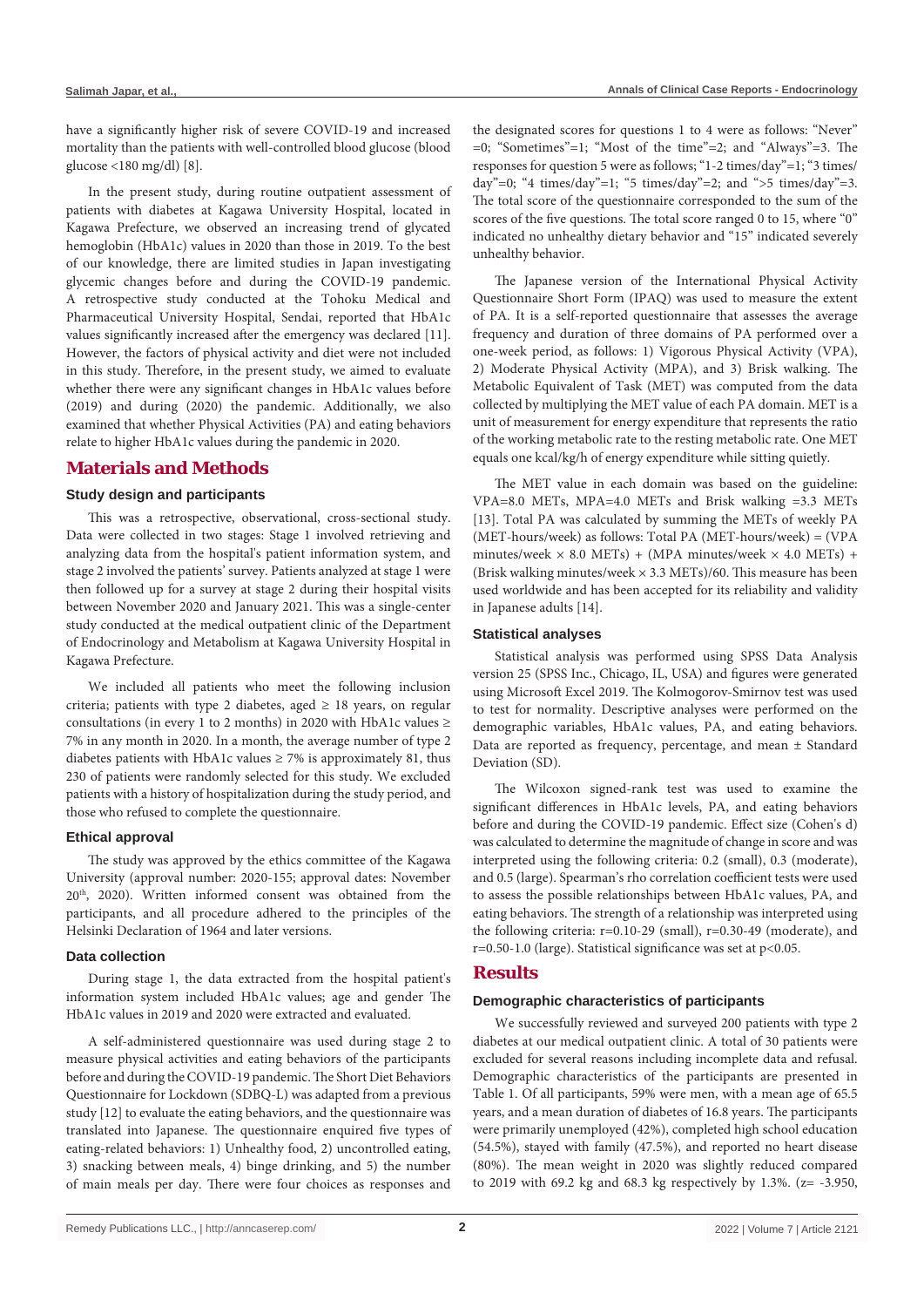

**Figure 1:** The comparison of average HbA1c values before (2019) and during pandemic (2020). \*\* Difference is significant at p<0.01 level (2-tailed). A Wilcoxon signed-rank test was used to calculate the p-value and r value (effect size) comparing the HbA1c values in 2019 and 2020.

**Table 1:** Demographic characteristic of participants.

| <b>Variables</b>                     | n (%)            |
|--------------------------------------|------------------|
| Gender                               |                  |
| Male                                 | 118 (59.0)       |
| Female                               | 82 (41.0)        |
| Age (mean $\pm$ SD)                  | $65.5 \pm 13.84$ |
| Duration of diabetes (mean $\pm$ SD) | $16.8 \pm 11.35$ |
| Weight 2019 kg(mean ± SD)            | $69.2 \pm 17.1$  |
| Weight 2020 kg (mean $\pm$ SD)       | $68.3 \pm 17.2$  |
| <b>Family structure</b>              |                  |
| Living alone                         | 29 (14.5)        |
| Couple                               | 75 (37.5)        |
| Family                               | 95 (47.5)        |
| <b>Others</b>                        | 1(0.5)           |
| Academic level                       |                  |
| Junior high school                   | 22 (11.0)        |
| High school                          | 109 (54.5)       |
| Junior college                       | 20 (10.0)        |
| University                           | 35 (17.5)        |
| Graduate school                      | 5(2.5)           |
| Others                               | 9(4.5)           |
| <b>Working status</b>                |                  |
| Company employee                     | 37 (18.5)        |
| Self-employed                        | 30(15.0)         |
| After retirement                     | 22 (11.0)        |
| Unemployed                           | 84 (42.0)        |
| On leave                             | 4(2.0)           |
| <b>Others</b>                        | 23 (11.5)        |
| <b>Heart disease</b>                 |                  |
| No                                   | 160 (80.0)       |
| Yes                                  | 40 (20.0)        |

 $p=0.000$ ,  $r=-0.1975$ ). The change of weight in 2020 was significantly associated with total eating behaviors score ( $p=0.005$ ,  $r=0.199$ ) but not observed with HbA1c values and PA.

#### **Changes in HbA1c values before (2019) and during the pandemic (2020)**

As presented in Figure 1, the average HbA1c values are higher



during pandemic (2020). \*\* was a significant value of p<0.01 calculated using a Wilcoxon signed-rank test comparing the HbA1c values of the respective month in 2019 and 2020.

in 2020 than in 2019, with 7.72% and 7.57%, respectively. The values increased significantly during 2020 by 1.98% (z= -3.145, p=0.002, r= -0.157). Figure 2 shows the HbA1c values for each month for both years. Significant differences were found in the months of March (z=  $-3.450$ , p=0.001, r=  $-0.172$ ), April (z=  $-3.033$ , p=0.002, r=  $-0.152$ ), May  $(z= -2.142, p=0.032, r= -0.107)$ , June  $(z= -2.789, p=0.005, r= -0.139)$ , and September (z= -2.446, p=0.014, r= -0.122).

## **Changes in eating behavior scores before (2019) and during the pandemic (2020)**

The eating behavior scores before 2019 and during 2020 were 3.61 and 3.51, respectively. During 2020, the score significantly decreased by 2.94% ( $z = -2.441$ ,  $p=0.015$ ,  $r = -0.122$ ). Table 2 presents the responses to each question. A majority of the participants responded "never" (score 0) or "sometimes" (score 1) to most of the questions. During 2020, the scores for Q1 to Q3 decreased, but those for Q4 and Q5 increased slightly. Only Q3 showed that the percentage of score decreased significantly by 6.03% in 2020 (z= -2.6, p=0.009, r= -0.130).

#### **Changes in PA before (2019) and during the pandemic (2020)**

The PA of vigorous, moderate, and walking (days/week, minutes/ day, MET values) decreased during the pandemic in 2020 than that before pandemic in 2019 (Table 3). However, no significant changes for all types of PA including sitting were found before and during the pandemic. Additionally, we observed a significant change in total all physical activities (all PA) (days/week, minutes/day, MET values), with a small effect size. The number of days/week, minutes/day of all PA, and MET values of all PA during the pandemic decreased by 3.19% ( $z = -1.998$ ,  $p < 0.05$ ,  $r = -0.100$ ), 7.69% ( $z = -2.302$ ,  $p < 0.05$ ,  $r =$  $-0.115$ ), and 8.02% (z=  $-2.311$ , p<0.05, r=  $-0.116$ ), respectively.

#### **Relationship between HbA1c levels, eating behavior, and PA during the pandemic (2020)**

No significant relationship is found between HbA1c levels, PA, and eating behaviors during the pandemic (Table 4). There was a strong positive relationship between days/week, minutes/week, and MET/week for all PA. There was also a moderately negative, significant relationship between average time of sitting and PA (days/ week, minutes/week, and MET/week), with longer sitting duration associated with lower PA (days, minutes, and MET in a week).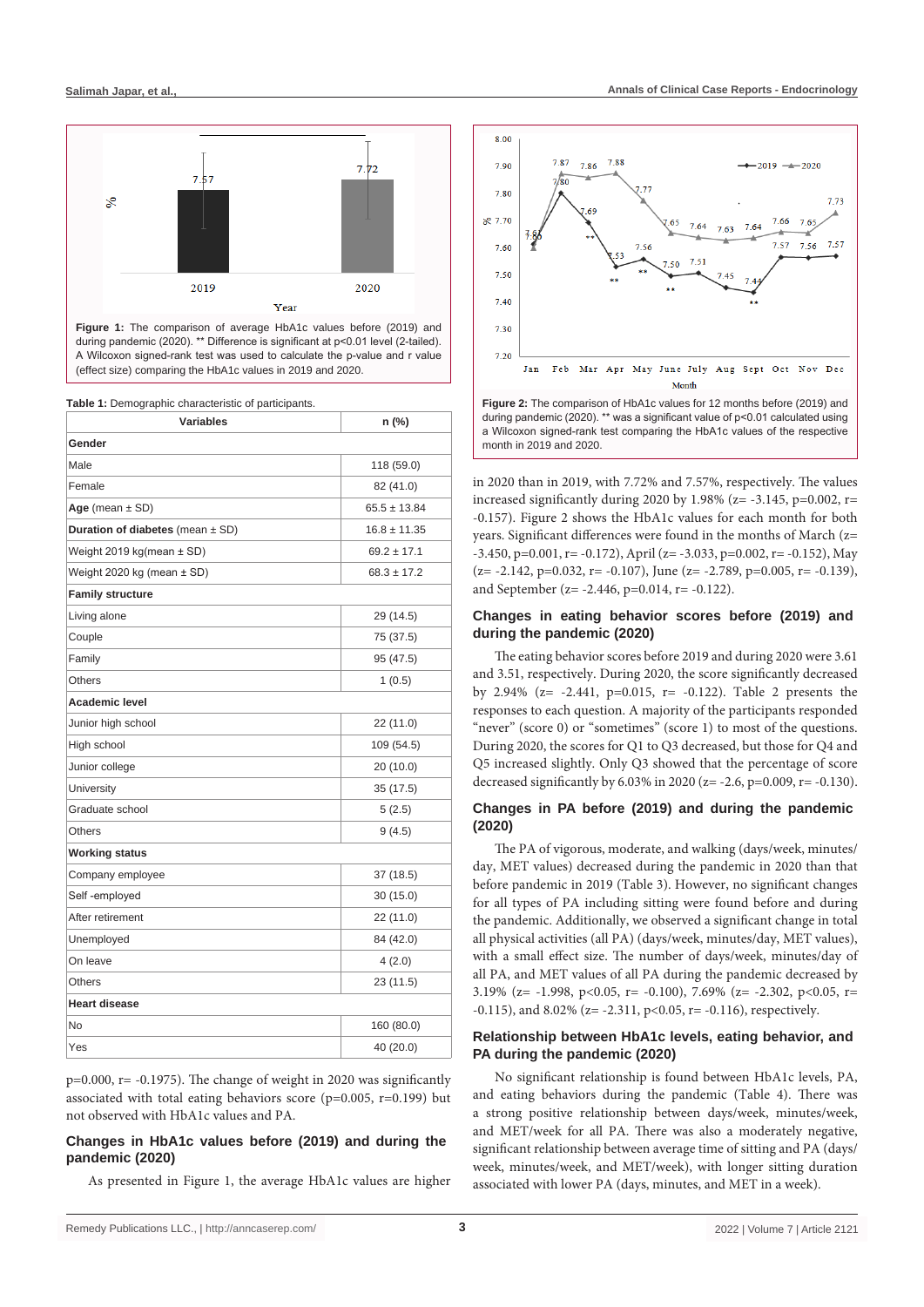**Table 2:** Changes of eating behavior Score before (2019) and during the pandemic (2020).

| Item                        | 2019            | 2020            | $\Delta$ (% $\Delta$ ) |          | р         |          |
|-----------------------------|-----------------|-----------------|------------------------|----------|-----------|----------|
| Q1:Unhealty food            | $1.07 \pm 0.59$ | $1.03 \pm 0.59$ | 0.03(3.73)             | $-1.46$  | 0.144     | $-0.073$ |
| Q2: Eating out of control   | $0.98 \pm 0.73$ | $0.96 \pm 0.69$ | 0.02(2.04)             | $-0.832$ | 0.405     | $-0.042$ |
| Q3: snacking between meals  | $1.16 \pm 0.66$ | $1.09 \pm 0.60$ | 0.07(6.03)             | $-2.6$   | $0.009**$ | $-0.13$  |
| Q4: Alcohol binge drinking  | $0.30 \pm 0.58$ | $0.31 \pm 0.56$ | $-0.01(-3.33)$         | $-0.816$ | 0.414     | $-0.041$ |
| Q5: Number of meals/day     | $0.10 \pm 0.32$ | $0.12 \pm 0.34$ | $-0.02(-20.0)$         | $-1.069$ | 0.285     | $-0.053$ |
| Total eating behavior score | $3.61 \pm 1.73$ | $3.51 \pm 1.59$ | $-0.11(-2.94)$         | $-2.441$ | $0.015**$ | $-0.122$ |

Difference is significant at p<0.01 level (2-tailed) \*\*. Percentage of changes shown as **∆**%. The *Z* and *p* values for comparing the eating behavior responses in 2019 and 2020 were calculated using the Wilcoxon signed-rank test. The r value (effect size) calculated for magnitude of changes

**Table 3:** Responses to the physical activity questionnaire recorded before (2019) and during the pandemic (2020).

|                    |                   | 2019                  | 2020                  | $\Delta$ (% $\Delta$ ) | z        | p         | r        |
|--------------------|-------------------|-----------------------|-----------------------|------------------------|----------|-----------|----------|
| Vigorous intensity | Days/week         | $0.67 \pm 1.61$       | $0.57 \pm 1.42$       | 0.1(14.92)             | $-1.567$ | 0.117     | $-0.078$ |
|                    | minutes/week      | $17.30 \pm 43.15$     | $14.68 \pm 38.77$     | 2.62(15.14)            | $-1.455$ | 0.146     | $-0.073$ |
|                    | <b>MET</b> values | $451.40 \pm 1433.40$  | $364.40 \pm 1154.91$  | 87.00(19.27)           | $-1.128$ | 0.259     | $-0.056$ |
| Moderate intensity | Days/week         | $1.55 \pm 2.28$       | $1.56 \pm 2.33$       | $-0.02(1.29)$          | $-0.73$  | 0.465     | $-0.037$ |
|                    | minutes/week      | $44.40 \pm 76.27$     | $39.74 \pm 72.68$     | 4.66(10.49)            | $-2.972$ | $0.003**$ | $-0.149$ |
|                    | <b>MET</b> values | $759.26 \pm 1504.60$  | $691.49 \pm 1387.21$  | 67.77(8.93)            | $-2.233$ | $0.026*$  | $-0.112$ |
| Walking            | Days/week         | $4.05 \pm 2.81$       | $3.92 \pm 2.78$       | 0.12(2.96)             | $-1.9$   | 0.057     | $-0.095$ |
|                    | minutes/week      | $64.11 \pm 75.51$     | $61.72 \pm 71.45$     | 2.39(3.73)             | $-0.201$ | 0.84      | $-0.01$  |
|                    | <b>MET</b> values | $1152.43 \pm 1417.13$ | $1117.72 \pm 1351.63$ | 34.71(3.01)            | $-1.078$ | 0.281     | $-0.054$ |
| All PA             | Days/week         | $6.26 \pm 4.83$       | $6.06 \pm 4.78$       | 0.20(3.19)             | $-1.998$ | $0.046*$  | $-0.1$   |
|                    | minutes/week      | $125.81 \pm 141.75$   | $116.13 \pm 135.02$   | 9.68(7.69)             | $-2.302$ | $0.021*$  | $-0.115$ |
|                    | <b>MET</b> values | $2363.09 \pm 3165.27$ | $2173.61 \pm 2926.71$ | 189.48(8.02)           | $-2.311$ | $0.021*$  | $-0.116$ |
| Sitting            | minutes/day       | $329.43 \pm 253.10$   | $333.24 \pm 252.58$   | $-3.81(1.16)$          | $-1.837$ | 0.066     | $-0.092$ |

\*, \*\*: Difference is significant at p<0.05 level (2-tailed) \* or at p<0.01 level (2-tailed) \*\*. All PA (Total all physical activities). Percentage of changes shown as **∆** %. The *Z* and *p* values for comparing the physical activities in 2019 and 2020 were calculated using the Wilcoxon signed-rank test. The r value (effect size) calculated for magnitude of changes

**Table 4:** Relationship between HbA1c value, eating behaviors, and all PA during pandemic (2020).

|                   | HbA1c    | <b>Eating Beh. Score</b> | All PA Days/week | All PA Min/week          | All PA MET/week | <b>Sitting</b> |
|-------------------|----------|--------------------------|------------------|--------------------------|-----------------|----------------|
| HbA1c             |          |                          |                  |                          |                 |                |
| Eating Beh. Score | 0.018    | $\overline{\phantom{a}}$ |                  |                          |                 |                |
| All PA Days/week  | $-0.041$ | $-0.069$                 | ۰                |                          |                 |                |
| All PA Min/week   | 0.001    | $-0.019$                 | $0.788**$        | $\overline{\phantom{a}}$ |                 |                |
| All PA MET/ week  | $-0.002$ | $-0.027$                 | $0.879**$        | $0.964**$                |                 |                |
| Sitting Min/day   | 0.082    | 0.083                    | $-0.263**$       | $-0.330**$               | $-0.319**$      | ۰              |

## **Discussion**

In the present study, we analyzed and compared the Glycated Hemoglobin (HbA1c) values in patients with type 2 diabetes before and during COVID-19 that involved the years 2019 and 2020, respectively. We also evaluated whether HbA1c values associated with PA and eating behaviors. The findings suggest relatively deteriorated HbA1c values during the pandemic than those before pandemic. Additionally, the variables of all PA were significantly decreased and the total eating behavior scores was significantly improved during the pandemic. However, we failed to find any variables in the questionnaire that were clearly related to the increasing values of HbA1c. A Japanese study by Tanji et al., [11] involving 1,009 patients with type 2 diabetes, also had a similar outcome, where the HbA1c values worsened after declaration of emergency. Furthermore, women aged  $\geq 65$  years, those with a BMI  $\geq 25$  kg/m<sup>2</sup>, and those on oral hypoglycemic agents were significantly associated with higher HbA1c

values during the pandemic. Compared to values in the present study, the HbA1c values in the study by Tanji et al. [11] were lower by 7.45% and 7.53% before and after emergency, respectively. Moreover, PA and eating behaviors were not investigated in their study.

Recent studies from Japan reported contrasting findings [3,15,16]. Study by Tanaka et al., showed that the HbA1c values after state of emergency (June 2020) were significantly lower than those before, with 7.5% and 7.7%, respectively, and the changed in HbA1cafterthe emergency was related to the changed in body weight [3]. The physical activities descriptively showed a reduction after the state of emergency, however, no association with HbA1c was investigated. Takahara et al. [15], analyzed HbA1c values of 1,402 diabetes patients during the state of emergency (March to May 2020), revealed that 34.9% of patients had increased HbA1c by  $\geq 0.3$ % and only 13.4% decreased by ≤ 0.3% with the mean HbA1c was 7.2%. They found that the changed in HbA1c was related with bodyweight, eating behaviors,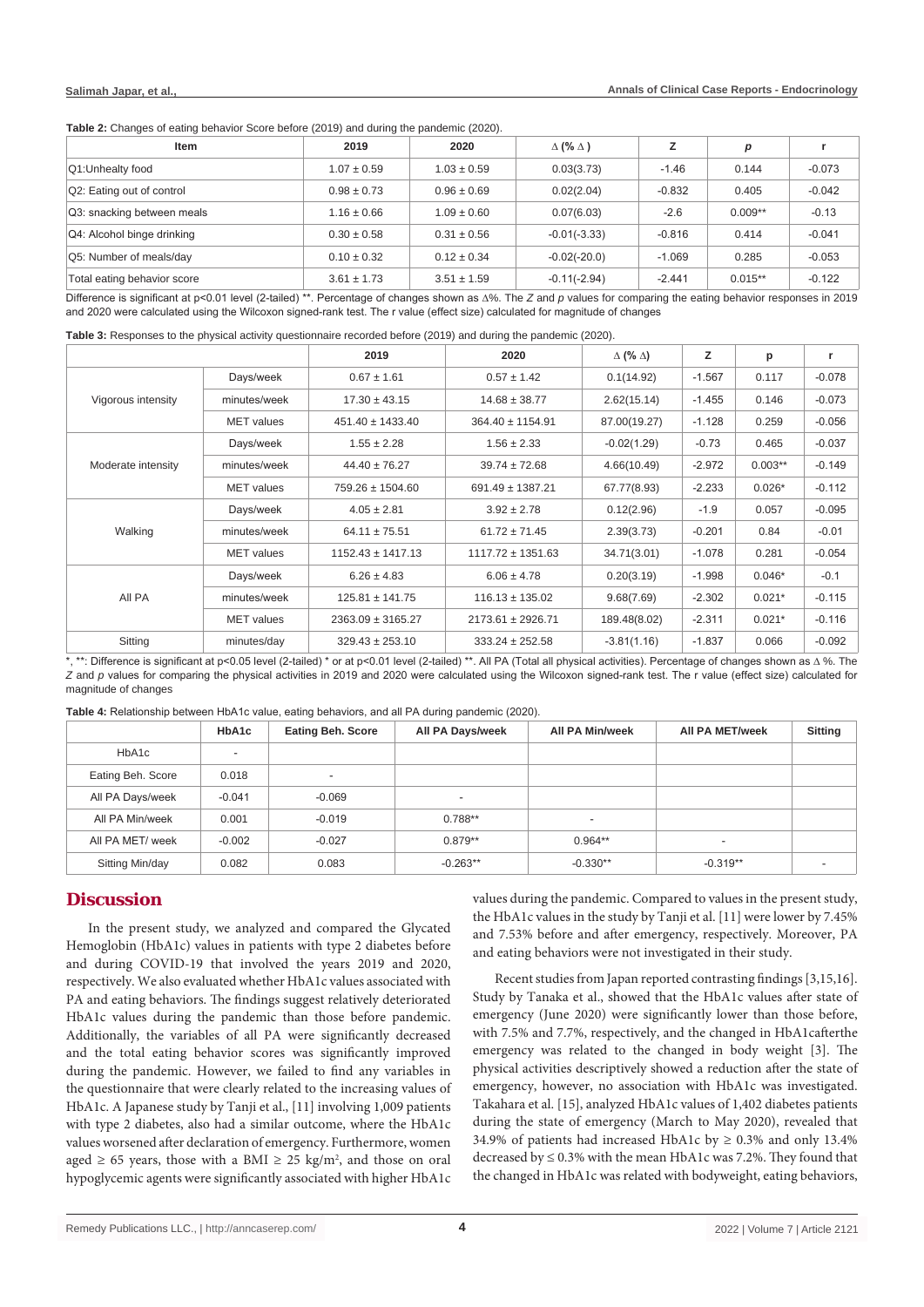leisure-time physical activities, but the other physical activities were not significantly related. Another study by Kishimoto et al. [16], in 168 patients found the change in HbA1c was associated with both changes in physical activities and eating behaviors. Weight gain was observed in patients with increased HbA1c during the emergency period; however the relationship was not statistically evaluated. Compared to outcome of the present study, these studies, only evaluated a single value of HbA1c before and after state of emergency which involved for several months, wherein seasonal variations may have strongly influenced HbA1c fluctuations in Japanese patients with diabetes [17]. Furthermore, the definitions of physical activities might differ between the studies, which contributed to the different findings.

We believe that other factors, such as the stress environment, which was not included in the study, may add complexity to the outcome. When a person physiologically experiences stress and/or anxiety, cortisol and epinephrine are released by the adrenal glands in response to stress. These hormones then trigger the release of glucose stored in various organs that frequently leads to elevated levels of glucose in the bloodstream. This condition causes glycemic deterioration in patients with diabetes [18,19]. Furthermore, people with diabetes mellitus are at risk for developing depression and diabetes mellitus-related distress that are associated with poor glycemic control and cardiovascular complications [19]. In the current COVID-19 pandemic, there is growing evidence of people experiencing stress [5,20,21]. Furthermore, older people with diabetes are more vulnerable to the severity of COVID-19 infection and mortality [22,23]. Thus, fear and anxiety of acquiring COVID-19 and the impact of the situation contribute to stress. People who fail to manage their stress effectively, develop chronic physiological stress, depression, health-related problems, and lack of motivation [5,22]. We could not directly measure stress and cortisol levels, but we believe that studies should be conducted to investigate these aspects in the future.

Japan had not imposed a strict lockdown like many other countries worldwide, but enforcement of COVID-19 management, such as restrictions for outdoor or unnecessary activities, less meeting with peers, social distancing policies, and business restrictions drastically changed the social and daily lives of people, which contributed to factors of stress. In the present study, the frequency and duration of total all PA decreased significantly during the pandemic and demonstrated a significant relationship with a longer duration of sitting. This is not a surprising finding, as staying at home was one of the primary containment measures used to limit the spread of COVID-19. Moreover, many studies worldwide have reported substantial reductions in PA during the pandemic [12,24]. Regular PA is important for improving glycemic control and maintaining individual mental health [6]. However, the restrictions on outdoor activities during the pandemic may have also influenced the emergence of stress in the patients. A previous study conducted with 519 older people in Japan revealed that depression and apathy scores significantly deteriorated in July 2020 than those in December 2019, and that these conditions were more prevalent in people aged <75 years who were constantly active [21].

In the present study, there was a significance changed in eating behaviors during pandemic where the total eating behaviors scores were improved slightly and the changed was related to the reduction of weight in our study population. The score on snacking between meals showed a significant reduction during pandemic. The association between changes in snacking and changes in weight was reported in previous studies [16,25]. A larger online survey among 6,000 participants across Japan revealed that the dietary behaviors in 2020 mostly unchanged (71.6%), healthier (20.3%), and unhealthier (8.2%) compared to 2019, and changed in weight was significantly related to dietary behaviors. In this survey, only 3.5% of the participants had diabetes, and no data on HbA1c can be compared [26]. This finding was different from countries that imposed a complete lockdown. Analysis of a systematic review revealed that the frequency of food intake, meals, and consumption of unhealthy foods/snacks increased during home confinement. Furthermore, psychological changes, such as boredom, stress, distress, and anxiety were associated with people who consumed more food [27].

There are some limitations to the present study. First, the findings of stage 2 were based on participants' self-reported PA and eating behaviors. As these questions required the participants to recall their experiences, misreporting was possible. Second, this study was conducted at a single medical institution with a small sample size and specific characteristics; thus, the findings cannot be generalized to other patients at other medical institutions. Therefore, further studies are necessary to clarify whether PA, eating behaviors, and/or stress affect the changes in HbA1c levels during the COVID-19 pandemic.

## **Conclusion**

The present study showed that there are worse glycemic changes during the pandemic in 2020; however, they are unrelated to PA or eating behaviors. We propose that stress factors may contribute to these changes. Furthermore, as older people with uncontrolled diabetes are more vulnerable to the severity and mortality of COVID-19, crucial interventions to improve the glycemic changes should be implemented, even in the challenging pandemic situation.

## **Acknowledgment**

We would like to express our thanks and acknowledgement to all patients participating in the survey. Our heartfelt appreciation to Ms. Mari Matsumoto, all nurses and doctors at the medical outpatient clinic for their support and cooperation.

### **References**

- 1. [World-Health-Organization. COVID-19 in Japan.](https://covid19.who.int/region/wpro/country/jp)
- 2. [Watanabe M. The COVID-19 Pandemic in Japan. Surg Today.](https://pubmed.ncbi.nlm.nih.gov/32462468/)  [2020;50\(8\):787-93.](https://pubmed.ncbi.nlm.nih.gov/32462468/)
- 3. [Tanaka N, Hamamoto Y, Kurotobi Y, Yamasaki Y, Nakatani S, Matsubara](https://pubmed.ncbi.nlm.nih.gov/33599073/)  [M, et al. Lifestyle changes as a result of COVID-19 containment measures:](https://pubmed.ncbi.nlm.nih.gov/33599073/)  [Bodyweight and glycemic control in patients with diabetes in the Japanese](https://pubmed.ncbi.nlm.nih.gov/33599073/)  [declaration of a state of emergency. J Diabetes Investing. 2021;12\(9\):1718-](https://pubmed.ncbi.nlm.nih.gov/33599073/) [22.](https://pubmed.ncbi.nlm.nih.gov/33599073/)
- 4. [Suzuki Y, Maeda N, Hirado D, Shirakawa T, Urabe Y. Physical activity](https://pubmed.ncbi.nlm.nih.gov/32927829/)  [changes and its risk factors among community-dwelling Japanese older](https://pubmed.ncbi.nlm.nih.gov/32927829/)  [adults during the COVID-19 epidemic: Associations with subjective well](https://pubmed.ncbi.nlm.nih.gov/32927829/)[being and health-related quality of life. Int J Environ Res Public Health.](https://pubmed.ncbi.nlm.nih.gov/32927829/)  [2020;17\(18\):6591.](https://pubmed.ncbi.nlm.nih.gov/32927829/)
- 5. [Yamamoto T, Uchiumi C, Suzuki N, Yoshimoto J, Murillo-Rodriguez](https://pubmed.ncbi.nlm.nih.gov/33333893/)  [E. The psychological impact of mild lockdown' in Japan during the](https://pubmed.ncbi.nlm.nih.gov/33333893/)  [COVID-19 pandemic: A nationwide survey under a Declared State of](https://pubmed.ncbi.nlm.nih.gov/33333893/)  [Emergency. Int J Environ Res Public Health. 2020;17\(24\):9382-400.](https://pubmed.ncbi.nlm.nih.gov/33333893/)
- 6. [Araki E, Goto A, Kondo T, Noda M, Noto H, Origasa H, et al. Japanese](https://pubmed.ncbi.nlm.nih.gov/32802702/)  [clinical practice guideline for diabetes 2019. Diabetol Int. 2020;11\(3\):165-](https://pubmed.ncbi.nlm.nih.gov/32802702/)